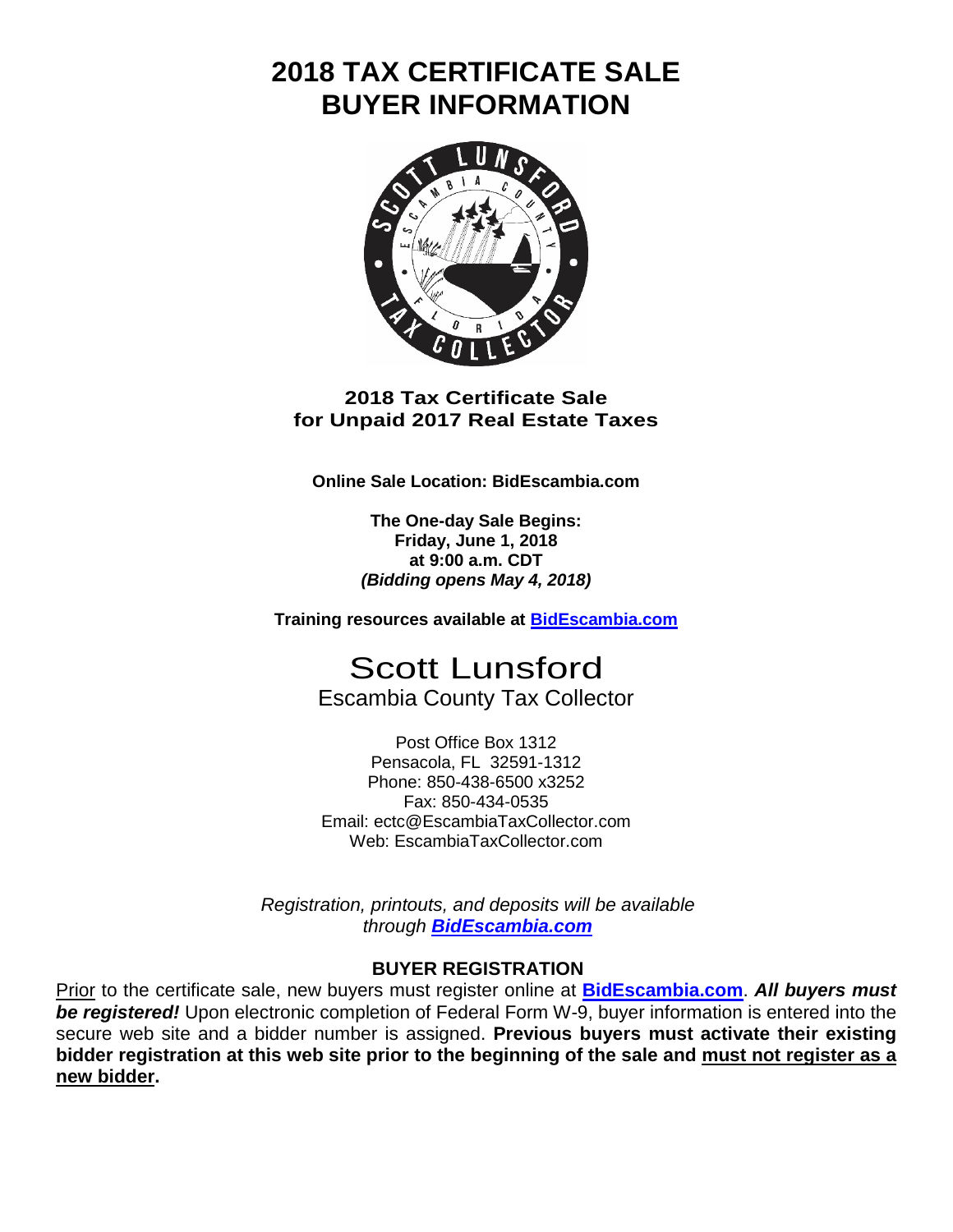**DELINQUENT LIST The delinquent tax list will be available on the tax collector's web site EscambiaTaxCollector.com** and the certificate sale web site **[BidEscambia.com](https://bidescambia.com/) beginning May 4, 2018.** This begins the bidding process. The list also will be advertised on May 10, 17 and 24 in *The Pensacola News Journal* newspaper. Prior to the sale, you may pick up *The Pensacola News Journal* at 213 Palafox Place or request that it be mailed to you.

#### **DEPOSITS**

**All buyers are required to make a 10% deposit for anticipated purchases or they will not be awarded the certificates for which they prevailed at the bidding.** Deposits must be made by ACH as specified in the county's Bidding Rules online at **[BidEscambia.com](https://bidescambia.com/)** by the close of the last batch. **Deposits are forfeited if full payment of certificates is not made by 3:00 p.m. CDT on June 5, 2018.**

#### **BIDDING PROCESS**

Certificates are auctioned by the item numbers listed in the newspaper. Each certificate is bid individually, and no certificate is issued out of sequence. **Bids must be placed prior to the sale and may be adjusted as groups of tax certificates are awarded during the sale.** Buyers bid on the certificate according to the interest rate they are willing to accept. The maximum interest rate possible is 18%. The lowest rate is 0%. Bidders may bid in 1/4 percent increments. The buyer bidding the lowest interest rate will be awarded the certificate as it is auctioned. All certificates earn an automatic 5% interest, except for those bid at 0%, which earn no interest. After overcoming the automatic minimum 5% interest, the interest is prorated monthly, based upon the percentage rate bid at the sale. **Buyers are responsible for keeping up with purchases and funds on deposit.**

### **PAYMENT PROCESS**

Upon completion and verification of the sale results, you will be notified by email of the balance due. Payment must be received by 3:00 p.m. CDT on Tuesday, June 5, 2018, or your deposit will be forfeited and the bid cancelled. All buyers must pay by ACH as specified on the sale web site **[BidEscambia.com](https://bidescambia.com/)**.

### **BUYER PRINTOUTS**

Printouts of your purchases may be obtained through **[BidEscambia.com](https://bidescambia.com/)**. Upon request, verified printouts for new purchases and all other outstanding certificates will be issued within two weeks of the conclusion of the sale and the balancing of all monies. If requested, you will be provided one additional free updated printout per year. Further printouts will be provided for a \$50.00 fee upon written request to the tax collector.

### **CERTIFICATE REDEMPTIONS**

Taxpayers redeem certificates through the tax collector's office. Registered buyers receive redemption funds by ACH after the redemption payment is processed.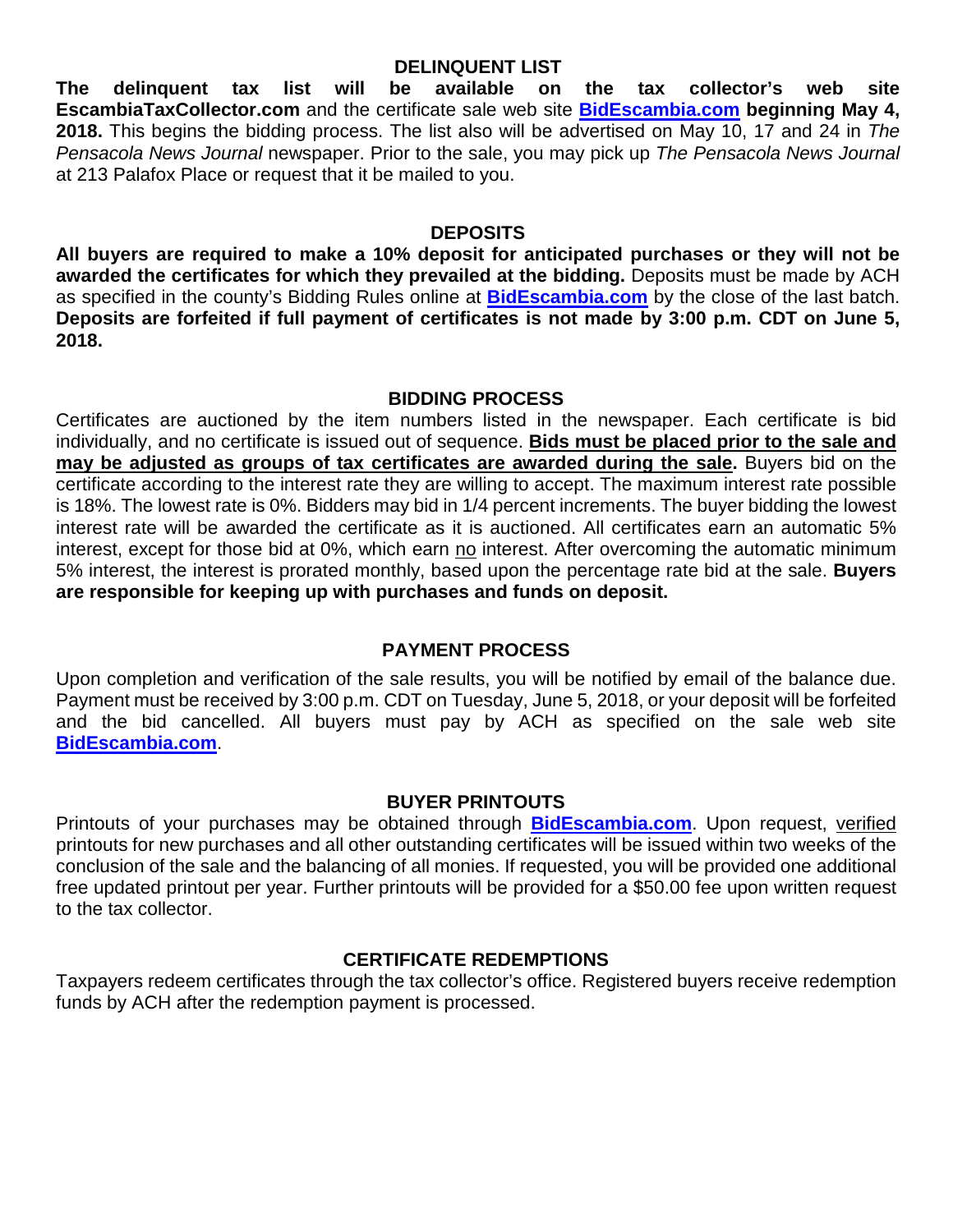#### **CERTIFICATE CANCELLATIONS**

Certificates may be corrected or cancelled if errors, omissions, or double assessments are made. A correction causes the partial or full cancellation of the certificate face. The interest rate on such a cancellation is 8% per year, simple interest, or the rate of interest bid at the tax certificate sale, whichever is less. Interest is earned at the bid rate for any face amount remaining after the cancellation.

#### **EXPIRATION OF CERTIFICATES**

**Certificates expire seven years from the date of issue.** The certificate holder's protection against the expiration of unredeemed certificates is to file a tax deed application. This action may be initiated online at **[Escambia.DeedExpress.net](https://escambia.deedexpress.net/doc/overview)** no sooner than two years from the delinquency date and no later than the certificate expiration date.

#### **PLEASE TAKE NOTE OF THE FOLLOWING ITEMS**

- 1. Tax certificates with face amounts less than \$250 on homesteads shall be struck to the County per Florida Statute 197.432(4).
- 2. A few certificates offered for sale will be auctioned for amounts that differ from the newspaper listing. This is the result of property being divided and taxes being paid on the portions that have been sold.

Certificates that elicit no bids and are "struck to the County" will be available for direct assignment purchasing online at Escambia.LienExpress.net at a later date.

### **CAUTION!**

- 1. Tax certificates are not risk-free investments.
- 2. You are **not** buying property at this sale! You are buying a tax certificate, which acts as a superior lien.
- 3. Your interest earnings are reported to the **Internal Revenue Service**.
- 4. Acquiring certificates by bidding an extremely low or 0% interest rate is **not illegal**.
- 5. Florida Statutes prohibit certificate holders from sending warning letters before two years from the delinquency date.
- 6. Certificate holders acquiring property by tax deed may be required to register with the Florida Department of Business and Professional Regulation and the Division of Florida Land Sales, Condominiums, and Mobile Homes.